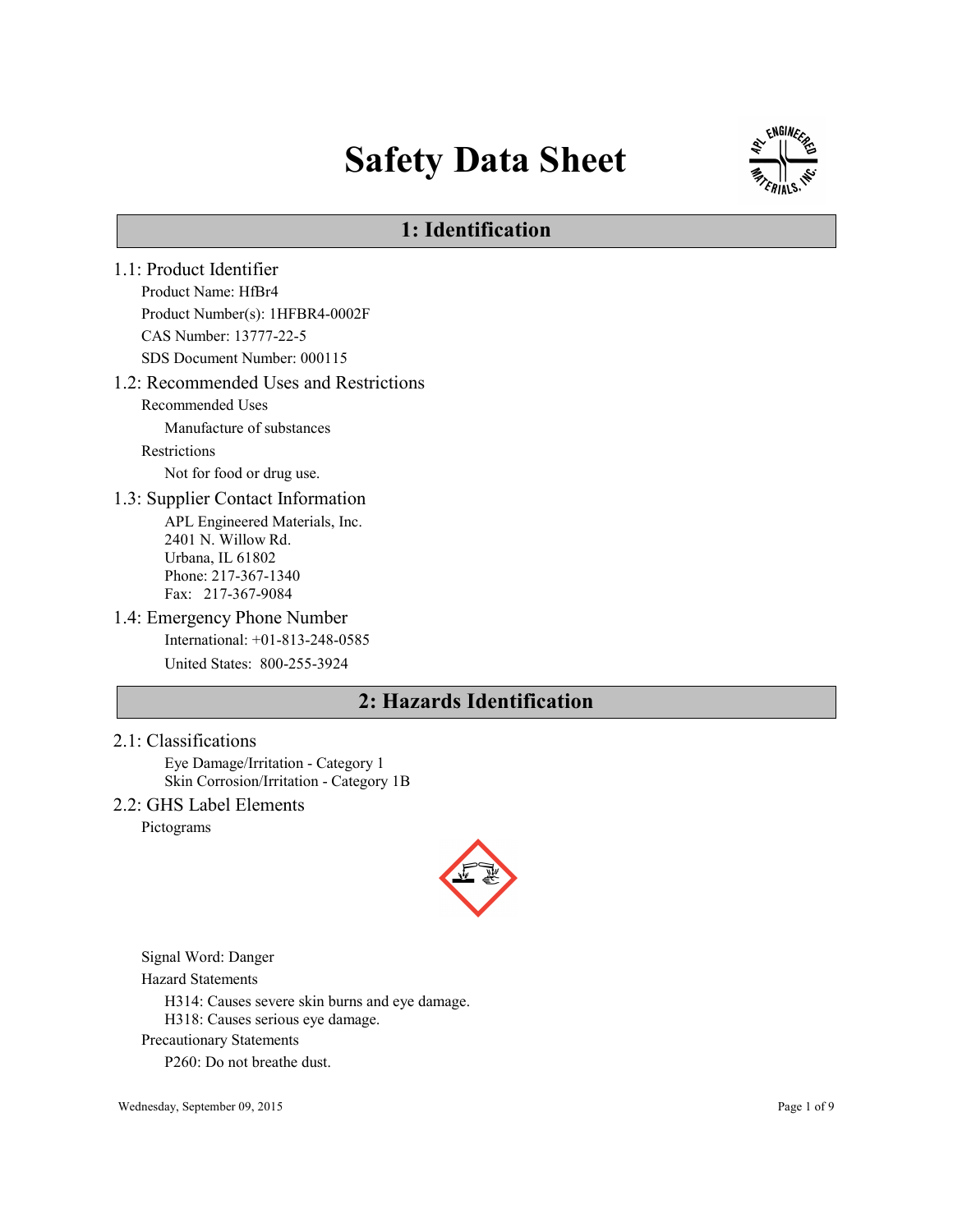P264: Wash hands thoroughly after handling.

P280: Wear protective gloves, clothing, and eyewear.

P303 + P361 + P353: IF ON SKIN (or hair): Remove/take off immediately all contaminated clothing. Rinse skin with water/shower.

P304 + P340: IF INHALED: Remove victim to fresh air and keep at rest in a position comfortable for breathing.

P305 + P351 + P338: IF IN EYES: Rinse cautiously with water for several minutes. Remove contact lenses, if present and easy to do. Continue rinsing.

P310: Immediately call a POISON CENTER or doctor/physician.

- P363: Wash contaminated clothing before reuse.
- P405: Store locked up.

P501: Dispose of contents/container to licensed disposal facility.

## 2.3: Hazards Not Otherwise Classified or Not Covered by GHS

None.

2.4: Amount(s) of substances with unknown toxicity

None

| 3: Composition/Information on Ingredients |  |
|-------------------------------------------|--|
|                                           |  |

| $3.1:$ Ingredient<br>HfBr4                                    | .Weight% .Formula<br>100 | HfBr4 | CAS Number Mol Wt EC Number<br>13777-22-5 | 498.11 | 237-416-9 |
|---------------------------------------------------------------|--------------------------|-------|-------------------------------------------|--------|-----------|
| 3.2: Other Hazardous components<br>none                       |                          |       |                                           |        |           |
| 3.3: Trade Secret Disclaimer<br>none                          |                          |       |                                           |        |           |
| 3.4: Synonyms<br>Hafnium (IV) Bromide<br>Hafnium tetrabromide |                          |       |                                           |        |           |

## 4: First Aid Measures

## 4.1: First Aid

#### General

Remove person from area of exposure and remove any contaminated clothing

Consult with physician and provide this Safety Data Sheet

In contact with eyes

Flush eyes with plenty of water for at least 15 minutes, occasionally lifting the upper and lower eyelids. Seek medical attention if irritation develops or persists

#### In contact with skin

Wash thoroughly with soap and plenty of water. Remove all contaminated clothing for proper laundering. Seek medical attention if irritation develops or persists.

#### If swallowed

If conscious and alert, rinse mouth and drink 2-4 cupfuls of water. Never give anything by mouth to an unconscious person. Do NOT induce vomiting. Get medical aid.

### If inhaled

Remove from exposure to fresh air immediately. If breathing is difficult, give oxygen. Get medical aid.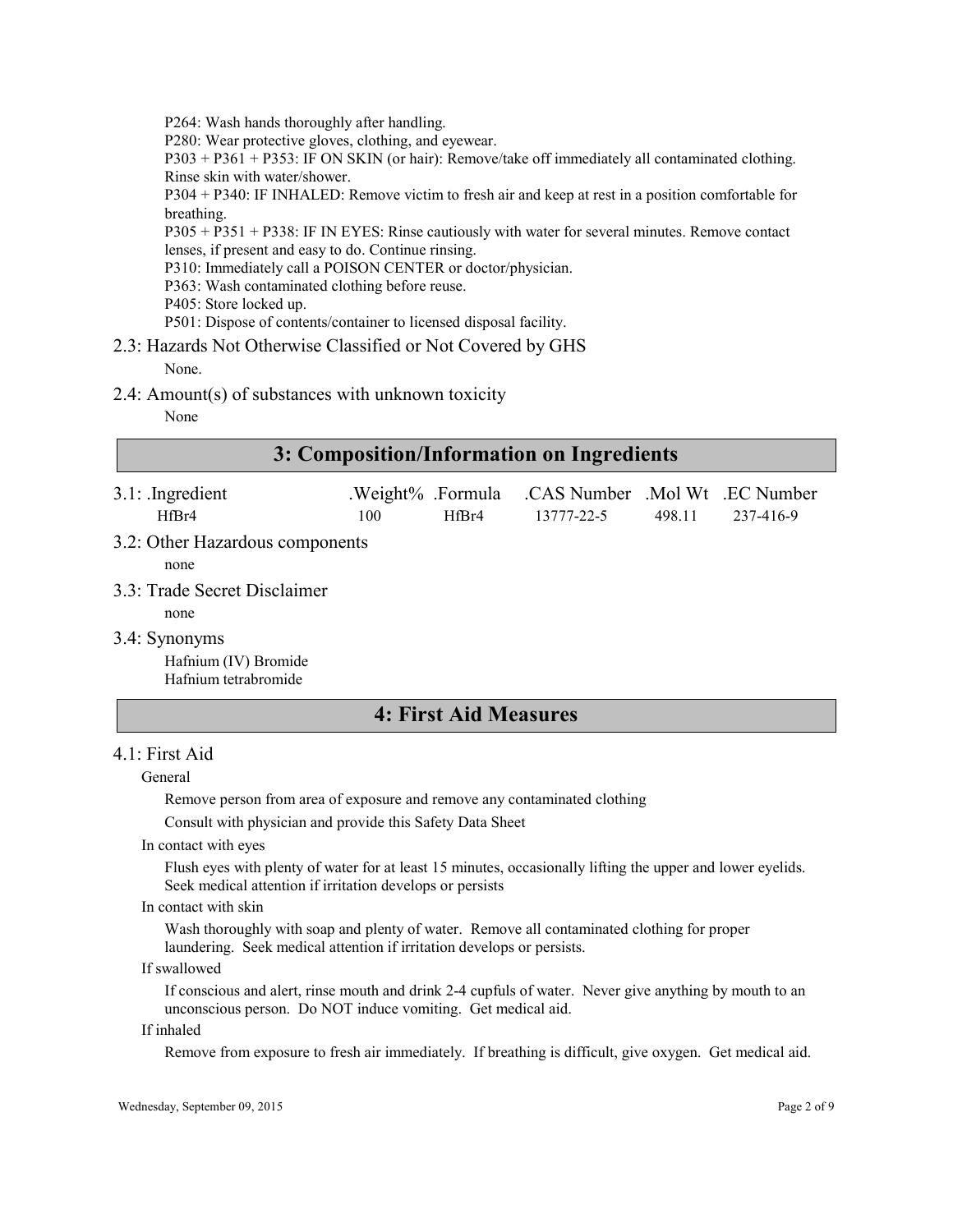If breathing has ceased apply artificial respiration using oxygen and a suitable mechanical device such as a bag and a mask.

## 4.2: Most important symptoms and effects; acute and delayed

Coughing Headache Nausea Shortness of breath Causes severe burns. Causes severe eye damage. Vomiting.

4.3: Indication of any immediate medical attention and special treatment needed

If in Eyes: Immediately call a POISON CENTER or doctor/ physician.

## 5: Fire Fighting Measures

5.1: Fire extinguishing media

dry chemical water or alcohol-resistant foam carbon dioxide

- 5.2: Specific hazards arising from the substance or mixture hydrobromic acid and hydrobromic acid fumes hafnium oxide
- 5.3: Special protective equipment and precautions for firefighters. Wear self contained breathing apparatus for fire fighting if necessary

# 6: Accidental Release Measures

6.1: Personal precautions, protective equipment, and emergency procedures.

Avoid dust formation.

For personal protection see section 8.

Ensure adequate ventilation.

Evacuate personnel to safe areas.

Use personal protective equipment.

Avoid breathing dust.

## 6.2: Methods and materials for containment and cleaning up.

Keep in suitable, closed containers for disposal.

Sweep up and shovel.

6.3: Environmental precautions

Do not let product enter drains.

6.4: Disposal

See section 13.

Dispose of in accordance with local regulations.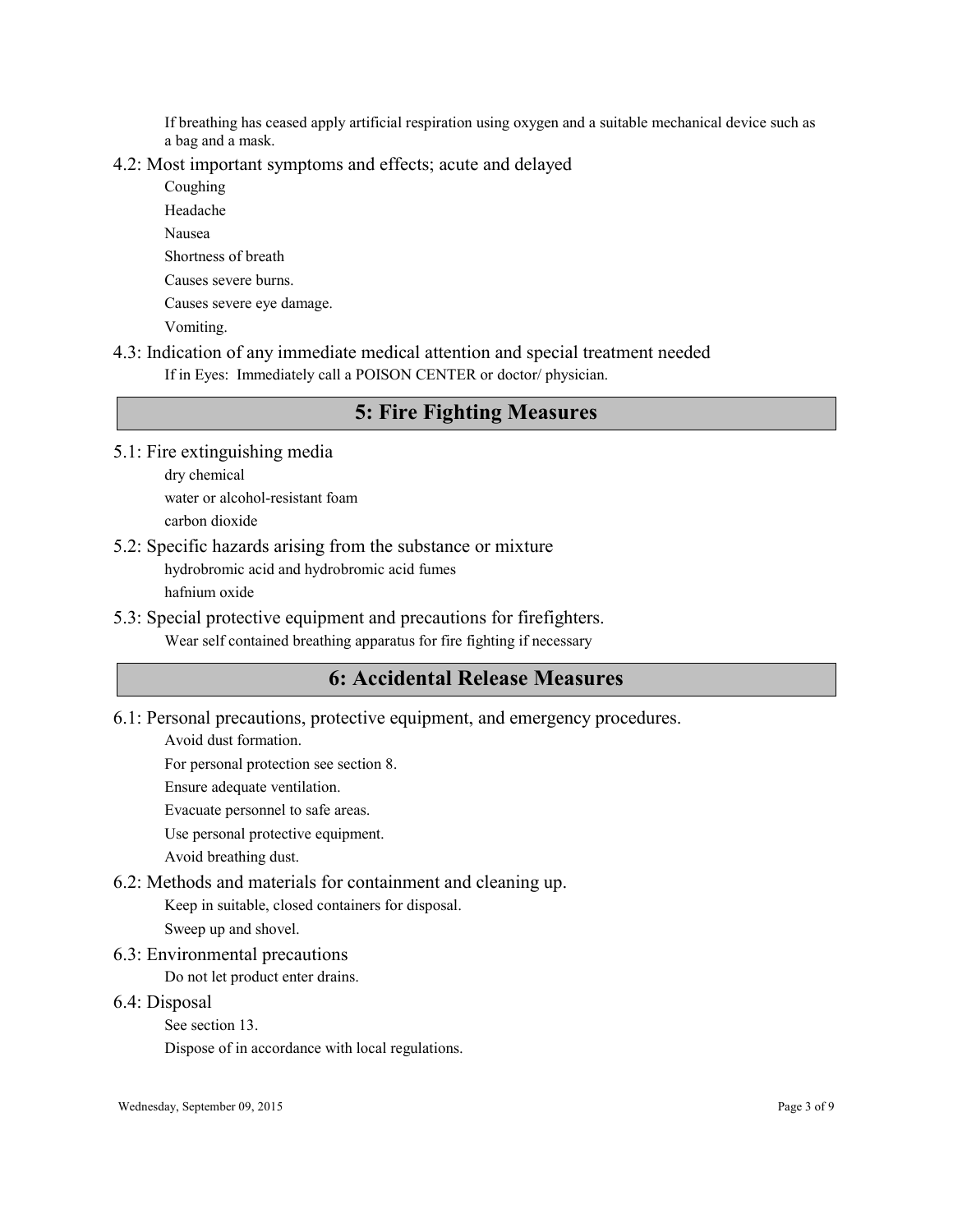# 7: Handling and Storage

## 7.1: Precautions for safe handling

Avoid contact with skin and eyes.

Provide appropriate exhaust ventilation at places where dust is formed.

Avoid formation of dust and aerosols.

See precautionary statements in section 2.2.

## 7.2: Conditions for safe storage

Store away from moisture.

Store under inert gas.

Keep container tightly closed.

Store in a dry and well-ventilated place.

## 7.3: Incompatibilities

strong oxidizing agents

moisture sensitive

## 8: Exposure Controls/Personal Protection

## 8.1: Control parameters

OSHA permissible exposure limit (PEL)

0.5 mg/m3 (as Hf)

ACGIH threshold limit value (TLV)

 $0.5$  mg/m $3$  (as Hf)

NIOSH recommended exposure limit (REL)

0.5 mg/m3 (as Hf)

## 8.2: Engineering controls

Use adequate ventilation to keep airborne concentrations low

Facilities storing or utilizing this material should be equipped with an eyewash facility and a safety shower

## 8.3: Personal protective equipment

## Eyes

Wear appropriate protective eyeglasses or chemical safety goggles as described by OSHA's eye and face protection regulations in 29 CFR 1910.133 or European Standard EN166

## Skin

Wear appropriate, chemical-resistant protective gloves to prevent skin exposure.

## Clothing

Wear appropriate protective clothing to prevent skin exposure

## Respirator

Follow the OSHA respirator regulations found in 29CFR 1910.134 or European Standard EN 149. Always use a NIOSH or European Standard EN 149 approved respirator when necessary

# 9: Physical and Chemical Properties

## 9.a: Appearance

Wednesday, September 09, 2015 Page 4 of 9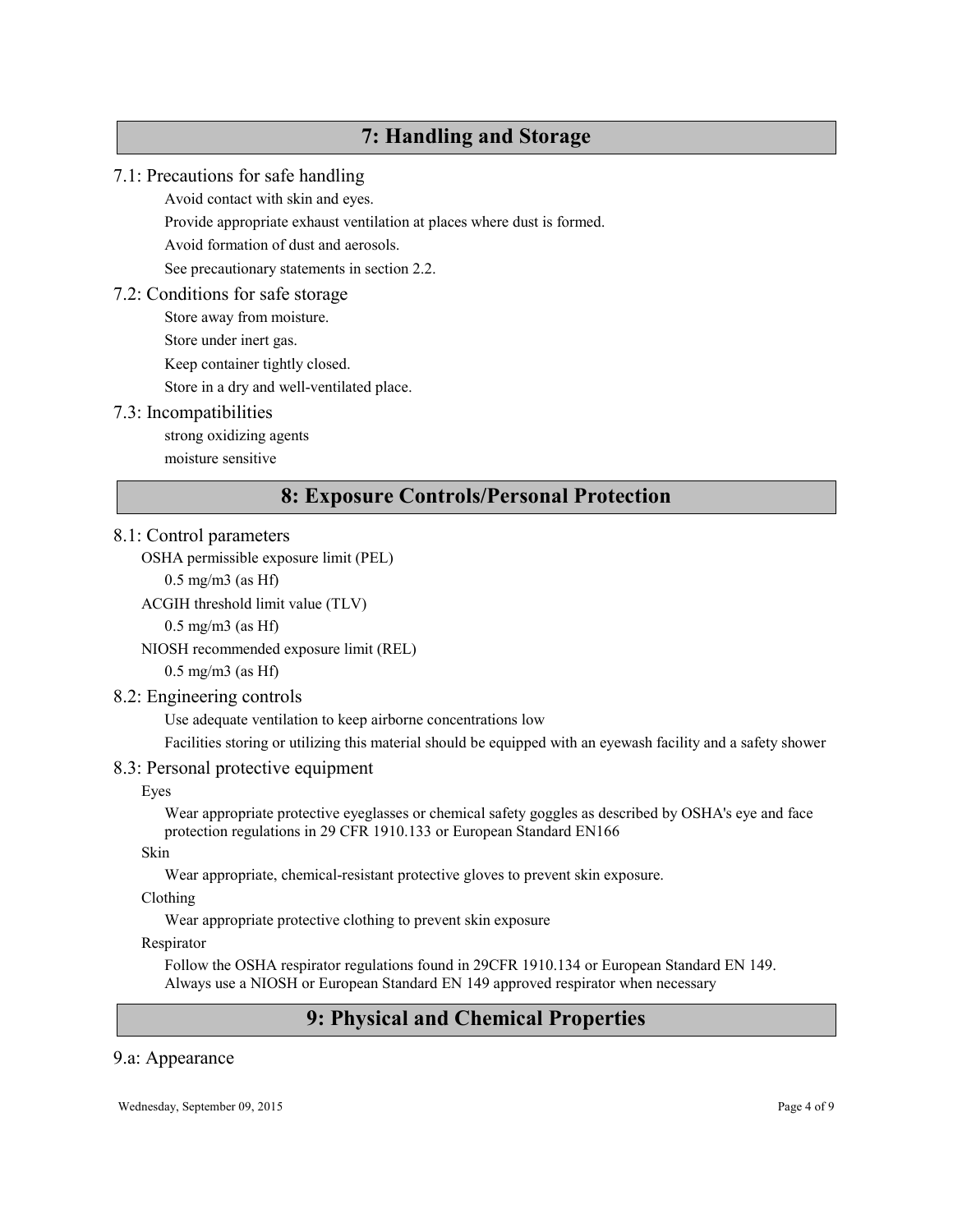State: Solid Form: powder or spheres Color: no data available

- 9.b: Odor: no data available
- 9.c: Odor threshold: no data available
- 9.d: pH: no data available
- 9.e: Melting point / freezing point: 424 °C (795 °F)
- 9.f: Initial boiling point and range: no data available
- 9.g: Flashpoint: no data available
- 9.h: Evaporation rate: no data available
- 9.i: Flammability (solid, gas): no data available
- 9.j: Upper/lower flammability or explosive limits: no data available
- 9.k: Vapor pressure: no data available
- 9.l: Vapor density: no data available
- 9.m: Relative density: no data available
- 9.n: Water Solubility: no data available
- 9.o: Partition coefficient: n-octanol/water: no data available
- 9.p: Auto-ignition temperature: no data available
- 9.q: Decomposition temperature: no data available
- 9.r: Viscosity: no data available

# 10: Stability and Reactivity

10.1: Reactivity

no data available

- 10.2: Chemical stability Stable under recommended storage conditions.
- 10.3: Possibility of hazardous reactions no data available
- 10.4: Conditions to avoid exposure to water

In the event of fire: see section 5

- 10.5: Incompatible materials See section 7.3.
- 10.6: Hazardous decomposition products Other decomposition products - no data available In the event of fire: see section 5.2

# 11: Toxicological Information

## 11.1: Toxicity data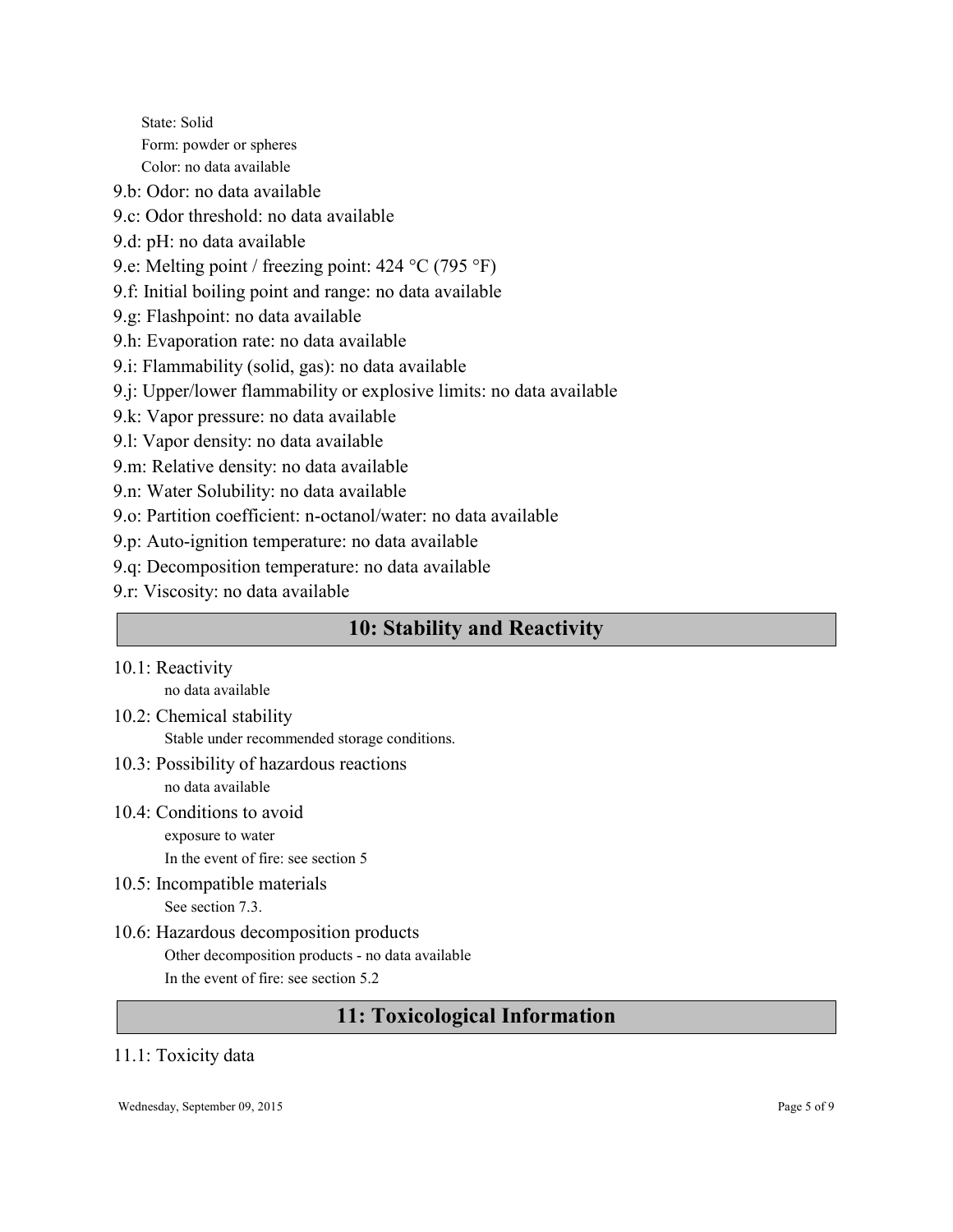Acute toxicity - Oral no data available Acute toxicity - Dermal no data available Acute toxicity - Inhalation No data available. Skin corrosion/irritation Causes severe skin damage. Eye damage/irritation Causes serious eye damage Respiratory irritation No data available. Germ cell mutagenicity no data available Reproductive toxicity no data available Specific organ toxicity - single exposure No data available. Specific organ toxicity - repeated exposure No data available. Aspiration hazard No data available. Additional information No data available. ACGIH carcinogenicity The ACGIH has not identified any component of this product present at levels greater than or equal to 0.1% as a probable, possible or confirmed human carcinogen. IARC carcinogenicity The IARC has not identified any component of this product present at levels greater than or equal to 0.1% as a probable, possible or confirmed human carcinogen.

NTP carcinogenicity

The NTP has not identified any component of this product present at levels greater than or equal to 0.1% as a probable, possible or confirmed human carcinogen.

OSHA carcinogenicity

OSHA has not identified any component of this product present at levels greater than or equal to 0.1% as a probable, possible or confirmed human carcinogen.

#### 11.2: Routes of exposure

See section 2.2

oral

skin

eyes

11.3: Symptoms of exposure

See section 4.2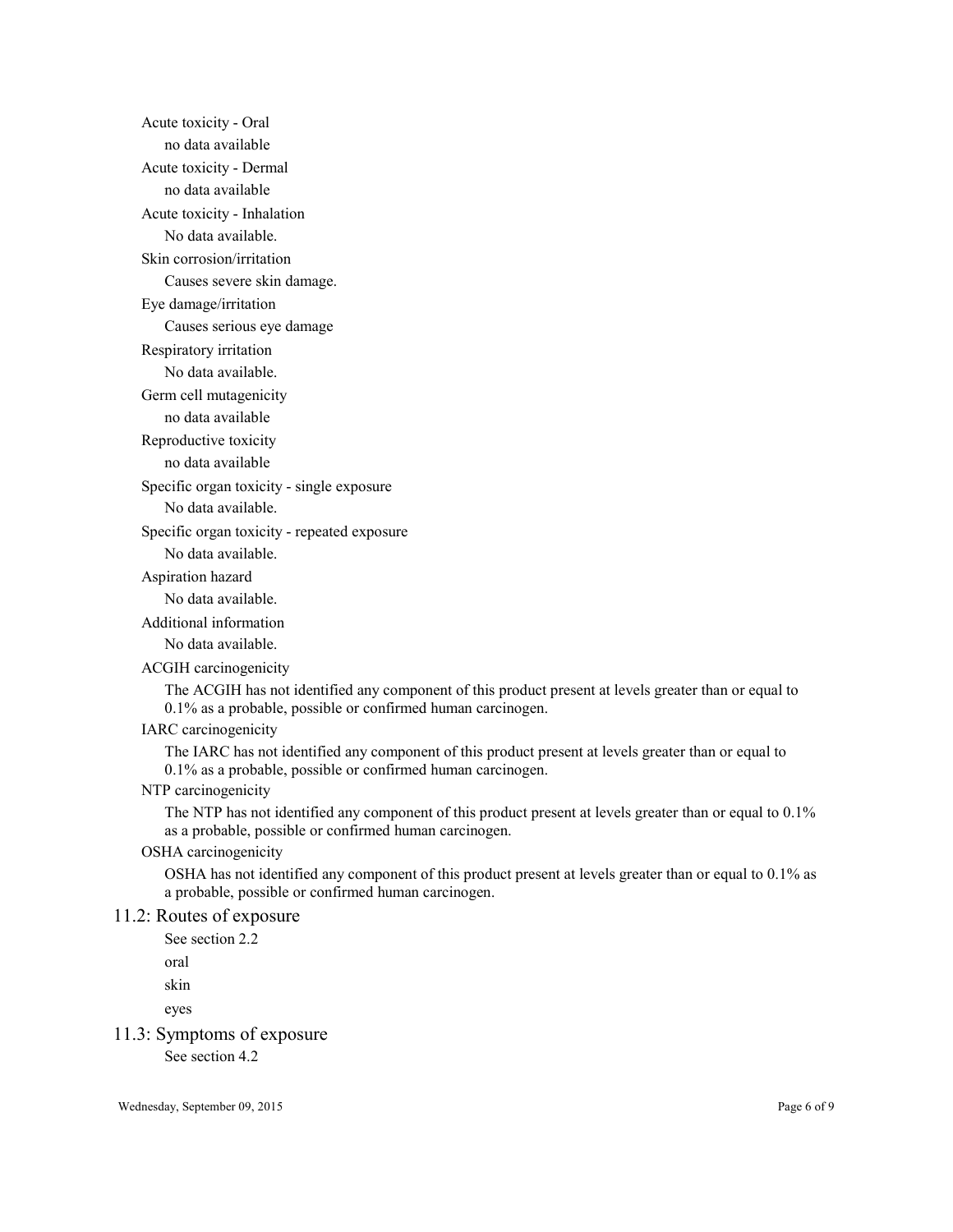## 11.4: Delayed and immediate effects of esposure

There are reports of liver damage from hafnium exposure

To the best of our knowledge the toxicological properties have not been thoroughly investigated.

# 12: Ecological Information

12.1: Ecotoxicity

Toxicity to fish No data available

Toxicity to daphnia and other aquatic invertebrates

No data available

Toxicity to algae/bacteria

No data available

12.2: Persistence and degradability

no data available

- 12.3: Bioaccumulative potential no data available
- 12.4: Mobility in soil no data available
- 12.5: Other effects no data available

# 13: Disposal Considerations

- 13.1: Waste treatment methods No data available
- 13.2: Safe handling See section 7.1 .
- 13.3: Product disposal

Contact a licensed professional waste disposal service to dispose of this material.

13.4: Packaging disposal

Dispose of as unused product.

# 14: Transport Information

## 14.1: DOT(US)

UN Number: 3260

Proper Shipping Name: Corrosive solid, acidic, inorganic, n.o.s. (Hafnium bromide)

Packing Group: II

Shipping Class(es): 8

Marine Pollutant: No

14.2: IMDG

UN Number: 3260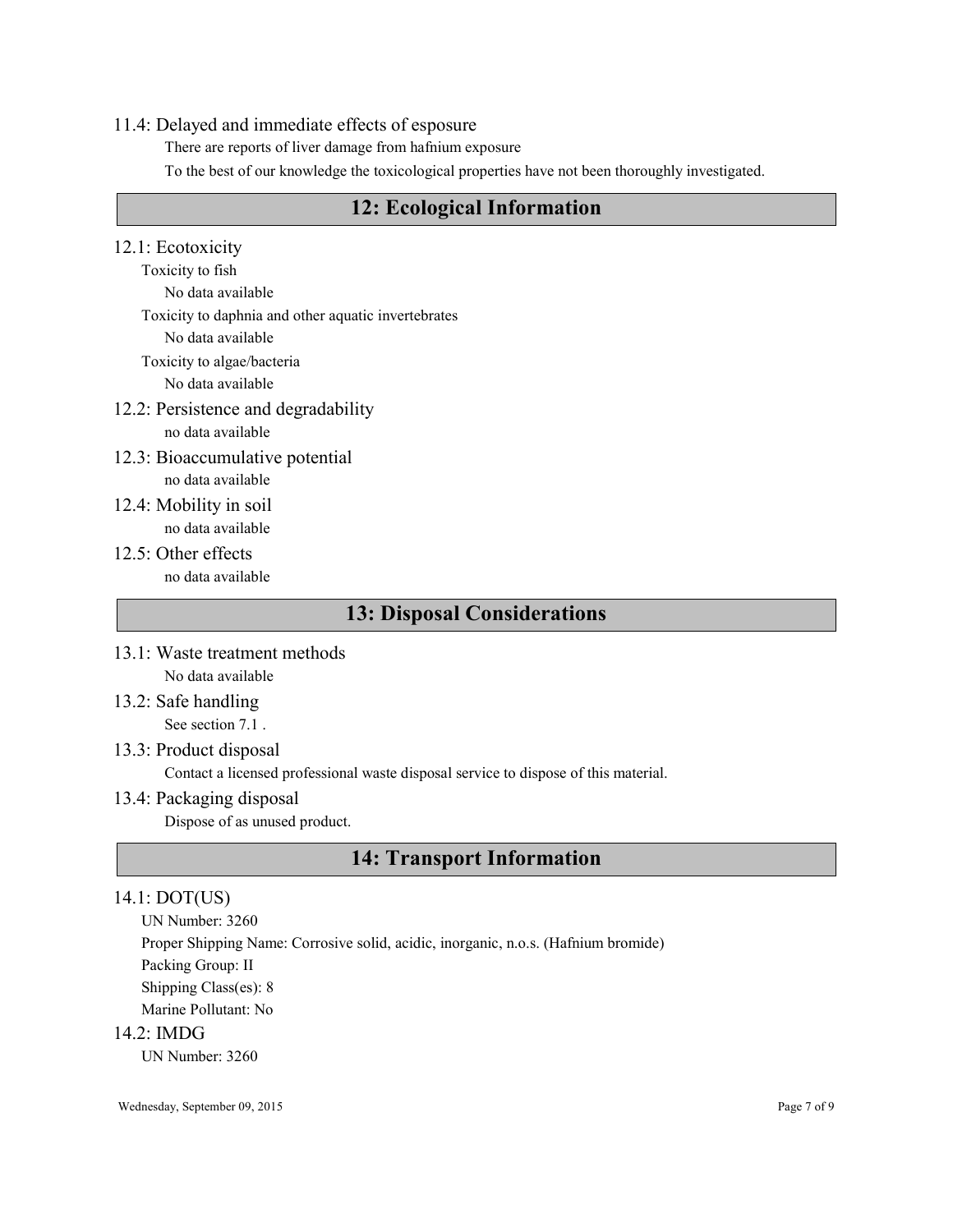Proper Shipping Name: Corrosive solid, acidic, inorganic, n.o.s. (Hafnium bromide) Packing Group: II Shipping Class(es): 8 Marine Pollutant: No

## 14.3: IATA

UN Number: 3260 Proper Shipping Name: Corrosive solid, acidic, inorganic, n.o.s. (Hafnium bromide) Packing Group: II Shipping Class(es): 8

## 14.4: Special Shipping Precautions

None

## 15: Regulatory Information

### 15.1: TSCA inventory

This material is listed on the TSCA inventory.

### 15.2: SARA 302 components

This material is not subject to the reporting requirements of SARA Title III, Section 302.

### 15.3: SARA 313 components

This material is not subject to the reporting requirements of SARA Title III, Section 313.

#### 15.4: SARA 313/312 hazards

Acute health hazard.

## 15.5: Other information

New Jersey Right To Know Components -This product does not contain materials listed on the New Jersey Right to Know list

California Prop. 65 Components - This product does not contain any chemicals known to State of California to cause cancer, birth defects, or any other reproductive harm.

Massachusetts Right To Know Components - This product does not contain materials listed on the Massachusetts Right to Know list

Pennsylvania Right To Know Components -This product does not contain materials listed on the Pennsylvania Right to Know list

# 16: Additional Information

### 16.1: NFPA

Health: 3 Fire: 0 Reactivity: 0 Special:

#### 16.2: HMIS

Health: 3 Chronic: Flammability: 0 Physical Hazard: 0